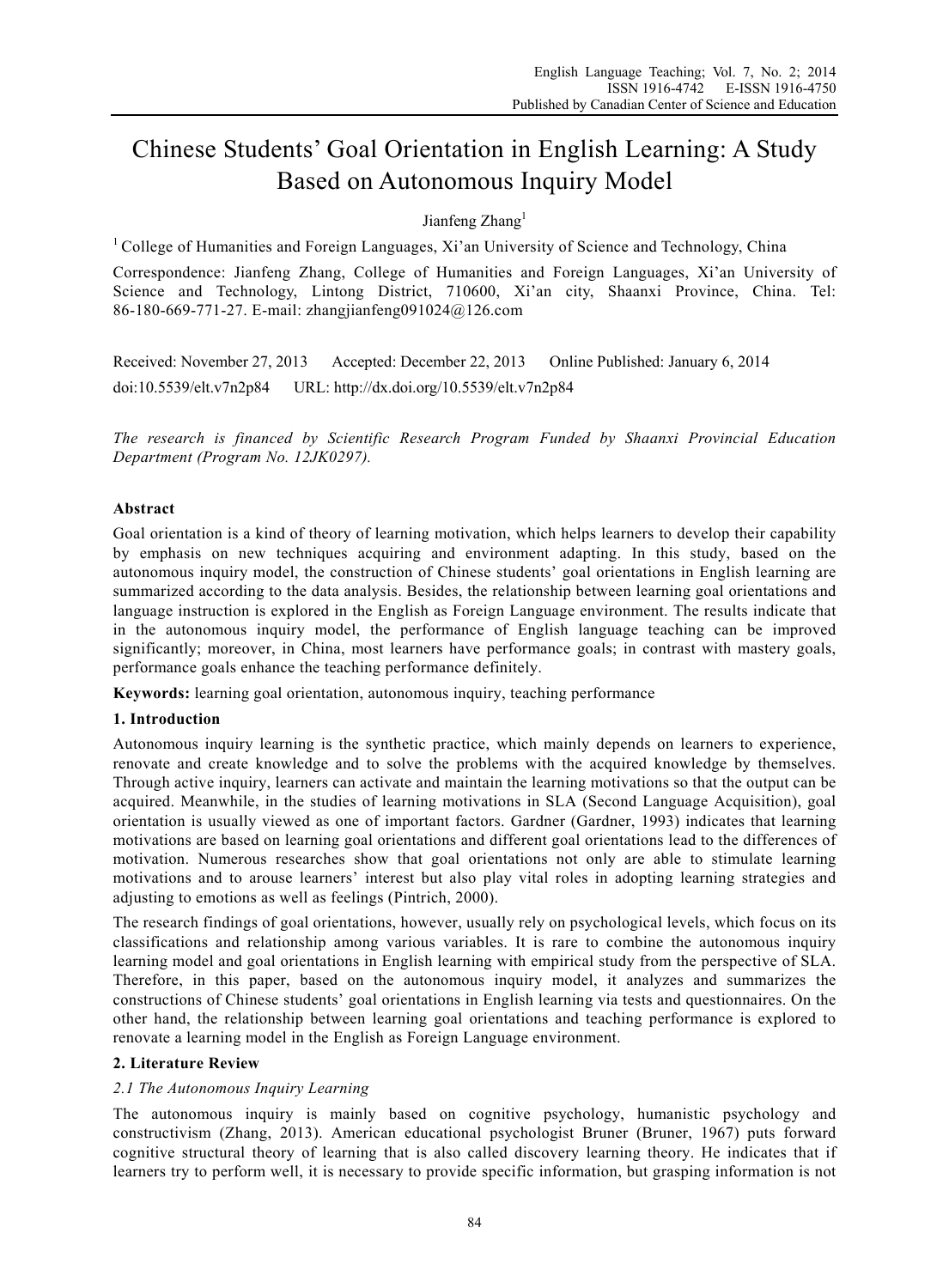the essential purpose of learning, which should be a particular cognitive procedure to help or form wisdom as well as cognition. Compared with former scholars, Bruner pays more attention to the theoretical basis of learning models that are based on scientific researches.

In addition, another important basis of autonomous inquiry learning is humanistic psychology which mainly stresses on the functions, purposes and goals of education. Educators of humanism hold that education should focus on enough self actualization, which is characterized by strong creativity (Metallidou, 2010). Therefore, learners will develop their potential and make great progress, if their initiative or uniqueness is respected and they are given individual self realization.

Besides, learning theory of constructivism emphasize that knowledge is the subjective intrinsic performance of objective reality. Moreover, knowledge is constructed through the interactivity between individual and physical environment as well as social interaction (Kumar, 2011). Ideal learning should include four parts: context, collaboration, communication and meaning construction. So, based on constructivism, autonomous inquiry learning indicates that learners lie in the centre of the whole process of learning and they belong to active constructors of meaning, not the passive acceptors.

According to the *National Science Education Standards of America*, autonomous inquiry learning is defined as "students must involve in inquiry-oriented investigations in which they interact with their teachers and peers. Students establish connections between their current knowledge of science and the scientific knowledge found in many sources; they apply science content to new questions; they engage in problem solving, planning, decision making, and group discussions; and they experience assessments that are consistent with an active approach to learning." (National research Council, 1996)

Generally speaking, autonomous inquiry can be viewed as a systematic learning model, which emphasizes that learners inquire knowledge actively (Qian, 2002). As the dominators of learning, learners should accomplish inquiring tasks, grasp the relevant theories and then solve problems by careful observation, reading, considering, testing, listening and discussion.

## *2.2 Learning Goal Orientation*

The concept of goal orientation is first proposed by Dweck and his colleagues who studied the performance of the primary school children (Kadivar, 2011). Goal orientation signifies the coherent pattern of motivation which causes individuals to improve their capacities through learning new skills as well as through adapting new environment and finally to show a response.

Ames indicates that goal orientation is one's consciousness of work, learning, performance and achievement, which can be viewed as an integrant of self efficacy, attribution and emotion (Ames, 1992). Self efficacy addresses the capacity for self evaluation; attribution shows the interpretation of reasons for success or failure; emotion displays the reaction to behaviour and work outcomes.

Besides, Pintrich defines goal orientation as individual's reasons of seeking successful tasks, which reflect the intrinsic cognitive orientations. Therefore, goal orientation is an organized standard system that includes aims, competence, success, ability, efforts and criteria (Pintrich, 1995).

Learning goal orientation belongs to an important variable in learning motivation. As learners participate the specific learning task, learning goal orientation provides objectives and directs the orientations of achievement that learners pursue in their own bosom (Bartels, 2009). At present, most scholars agree that learning goal orientation can be divided into mastery goals and performance goals (Bjørnebekk, 2010). Mastery goal orientation focuses on mastering knowledge, enhancing ability, so objectives and learning tasks are put the first place; performance goal orientation, however, learners utilize other-referenced standards, which minimize errors at the cost of fulfilling tasks, to define their competence, are concerned about their capacity and achievement outperformed than others (Michou, 2013).

#### *2.3 Goal Orientation in English Learning Based on Autonomous Inquiry Model*

Autonomous inquiry model is a complete cyclic process, which organically links the leading role of instructors, the main role of learners, the exemplary role of textbooks and the interaction among students. Tasks are deliberately designed by instructors and contents of English language teaching are subtly hidden in tasks; then, inquiry tasks that are moderate and logical are proposed to attract learners' attention, to arouse their curiosity so that they are interested in what they will learn and gradually stimulate their motivation; next, learners are expected to made some hypotheses through reading, demonstrating, observing and thinking. In the process of inquiry, learners are not only in active exploration, thinking, constructing meaning, but also they absorb, internalize and enhance language skills; finally, the results of the inquiry are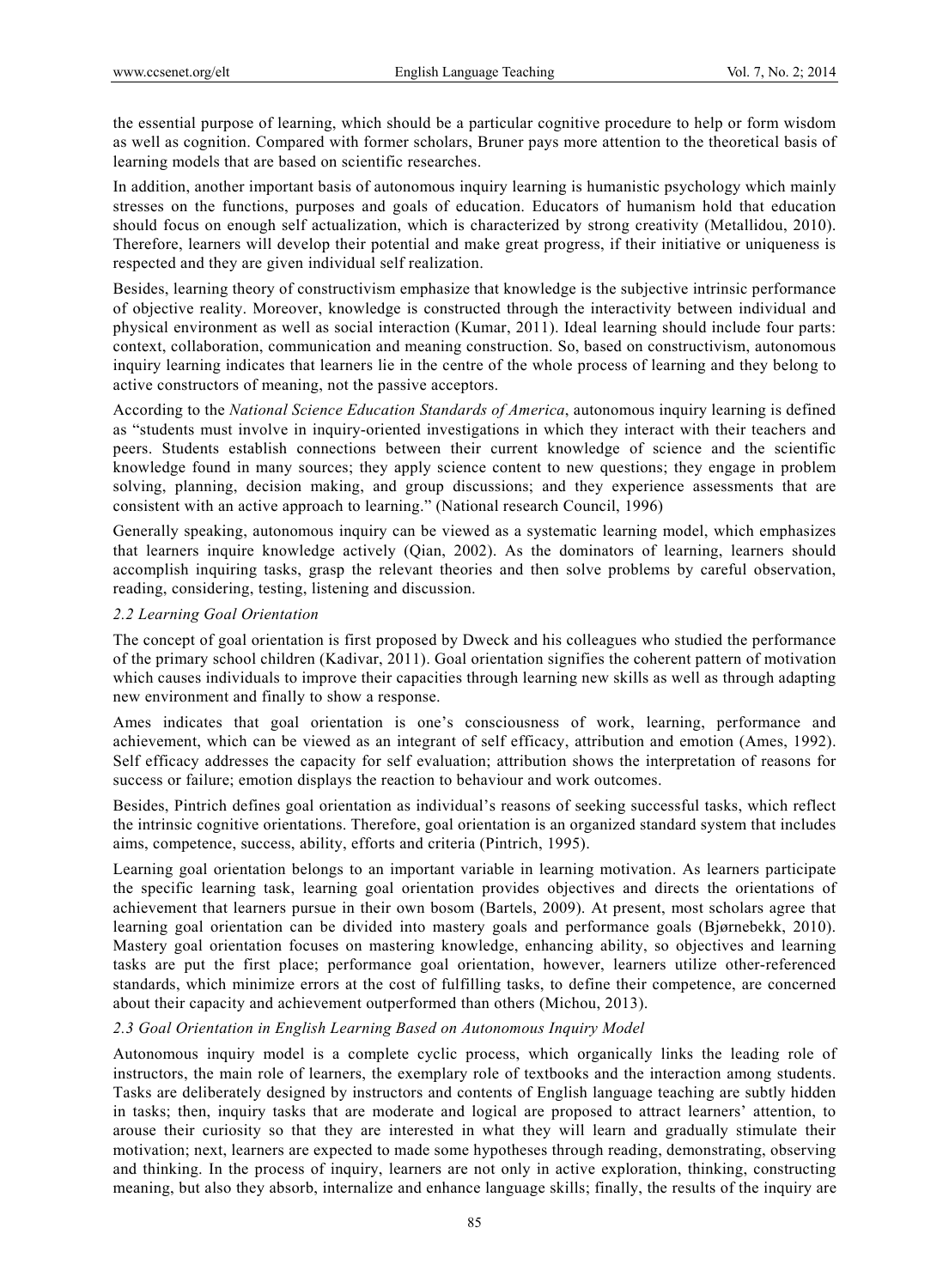collected and the quality of learning activities will be assessed timely, comprehensively, objectively, scientifically and accurately to guarantee the authenticity of outcomes.

On this basis, the construction of Chinese students' goal orientations in English learning during the whole inquiry process from the motivation stimulation to outcomes evaluation should be explored; what's more, the relationship between learning goal orientations and language instruction need be analyzed in the English as Foreign Language environment. Therefore, it is necessary and significant to research in this area.

## **3. Research Methodology**

#### *3.1 Subjects*

The 125 subjects who are freshmen are chosen from Xi'an University of Science and Technology. The details are shown in Table 1.

|         | N  | Male | Female | Average age |
|---------|----|------|--------|-------------|
| Class 1 |    |      |        | 19.8        |
| Class 2 | 63 | 50   |        | 19.4        |
| Total   | 25 |      |        | 19.6        |

Table 1. Basic information of subjects

These subjects are randomly divided into two classes, which having identical English teacher, learning materials, learning environment and the same class time (6 classes per week). Because the construction and the relationship between goal orientations and learning performance will be explored in this research, the impact of variables, such as gender and age, is not considered. In addition, as freshmen, subjects have just entered campus, so they should be interested in novel learning model; and they temporarily don't have the burden for CET4 (College English Test 4), so their learning should be less utilitarianism; as adults, they have already learned English for more than 6 years, which can ensure that they are provided with sufficient ability and knowledge to autonomous inquiry, so the reliability of the study will be guaranteed.

#### *3.2 Procedures*

The study is divided into 2 stages and lasts 33 weeks (the first stage lasts 16 weeks and the second stage lasts 17 weeks). During the whole process, students use autonomous inquiry model to learn English. At first, a pre-test is arranged to test the similarity of achievements. After the first stage, a mid-test is hold and at the end of the second stage, subjects are tested by a post-test and the questionnaires of goal orientation in English learning are handed out.

According to Ames' theory of goal orientation, the questionnaire is designed to inspect 4 factors: mastery-approach goal, mastery-avoidance goal, performance-approach goal and performance-avoidance goal. Mastery-approach goal orientation means learners focus on the improvement of competence and the fulfilment of tasks; mastery-avoidance goal orientation presents that mastering knowledge is the main goal but students will manage to avoid the errors or mistakes in learning tasks, so they may turn to for help if necessary; in contrast, adopting performance-approach goal orientation stresses on outperforming others in order to get appreciation and compliment by others; learners using performance-avoidance goal are supposed to avoid being worse than others and try to be away failure.

In the questionnaire, the statements are of the 5-scale Likert-type, which the higher score a student gets, the more affirmative attitude he or she towards the statements. To avoid language barrier, the questionnaire is written in Chinese.

## *3.3 Instruments*

Three tests and questionnaires are instruments in this study. The questions in tests are carefully chosen from the Question Bank in College of Humanities and Foreign Languages of Xi'an University of Science and Technology. The reliability coefficients of tests are 0.8368, 0.8742, 0.8295. These three tests are carried out in a big classroom. After each test, all papers are collected and sealed. Then an instructor corrects these papers according to the standard keys, which can avoid the subjective factors affecting the results of tests.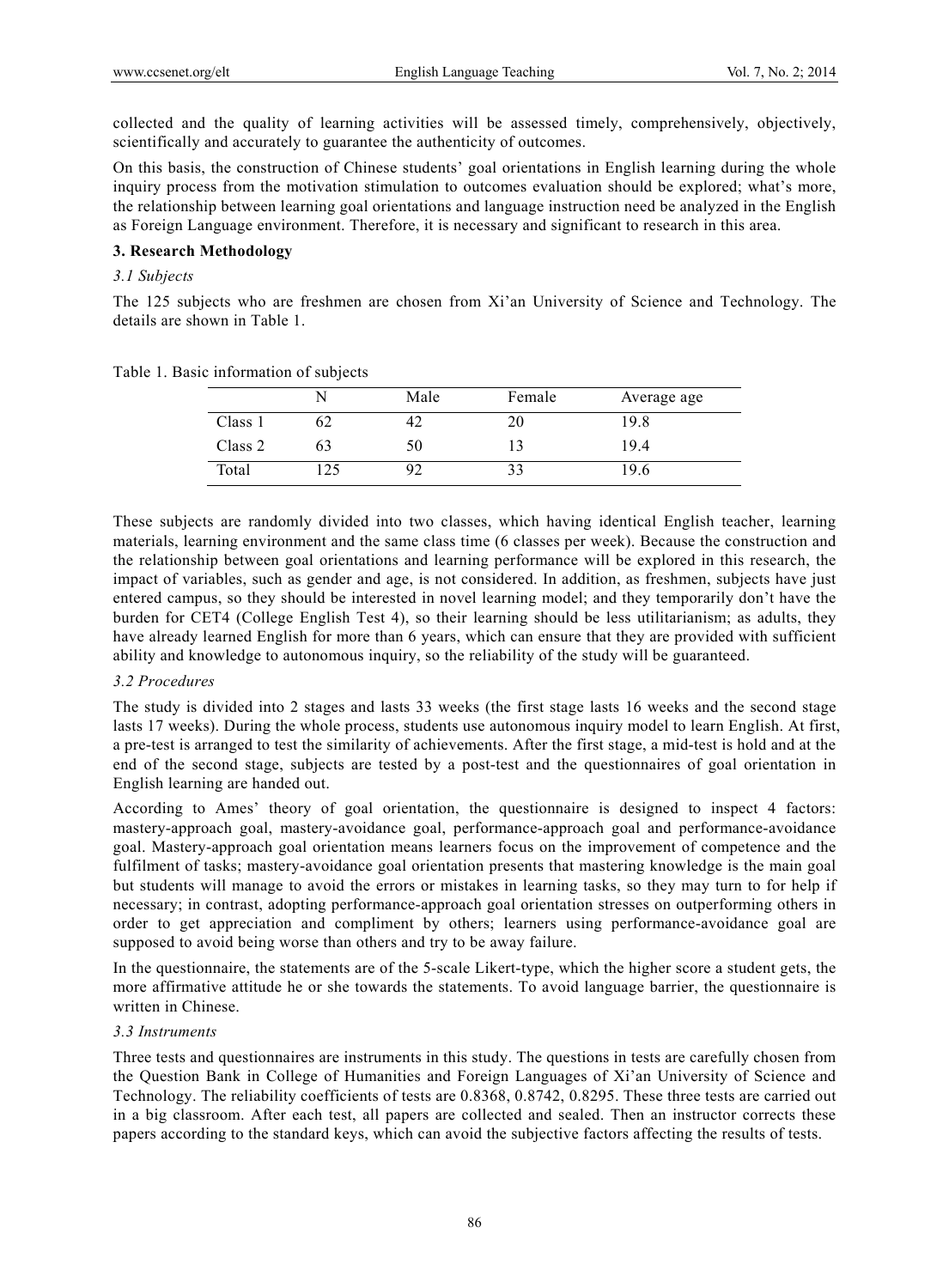## **4. Results**

## *4.1 Tests Results and Data Analysis*

During the 33-week instruction, three tests are hold respectively and the total scores of each test are 100. The paired samples T-test is used to analyze the data and the results are shown in Table 2 and Table 3.

Table 2. The statistics of three tests  $(N = 125)$ 

|           | Min   | Max   | $M \pm SD$      |  |
|-----------|-------|-------|-----------------|--|
| pre-test  | 20.00 | 87.00 | $53.38\pm16.89$ |  |
| mid-test  | 23.00 | 86.00 | $54.34\pm13.95$ |  |
| post-test | 14.00 | 87.00 | $57.86\pm15.77$ |  |

## Table 3. Paired sample test

|          | Paired Differences |                   |                    |                                             |       |      |                      |  |
|----------|--------------------|-------------------|--------------------|---------------------------------------------|-------|------|----------------------|--|
|          | Mean               | Std.<br>Deviation | Std. Error<br>Mean | 95%Confidence Interval<br>of the Difference |       |      | Sig.<br>$(2-tailed)$ |  |
|          |                    |                   |                    | Lower                                       | Upper |      |                      |  |
| mid-pre  | .96                | 6.09              | .54                | .12                                         | 2.04  | 1.76 | .08                  |  |
| post-mid | 3.52               | 8.38              | .75                | 2.04                                        | 5.00  | 4.69 | .00.                 |  |
| post-pre | 4.48               | 10.55             | .94                | 2.61                                        | 6.35  | 4.75 | .00.                 |  |

In Table 2, with the deepening of teaching, the students have forged ahead with their academic performance. In the post-test, the mean has already very approached 60 which mean pass the exam. Generally speaking, these three tests reveal the current situation of college English teaching in China.

Further investigation in T-test (Table 3) shows that although the mean of mid-test is higher than pre-test, yet it doesn't have significant statistical difference ( $t = 1.76$  and  $p = 0.08 > 0.05$ ). However, the difference between post-test and mid-test is significant ( $t = 4.69$  and  $p = 0.00 < 0.05$ ), and similarly, the difference between post-test and pre-test has appeared significant difference as well (t = 4.75 and  $p = 0.00 < 0.05$ ). These data signify that students are beneficial from autonomous inquiry in English learning and scholastic records have improved steadily; therefore, teaching performance can be enhanced significantly.

In tests, there exists a phenomenon that should be concerned: there is no difference between pre-test and mid-test. This is due to the relative short period of teaching. At that time, learners have not completely adapted the autonomous inquiry model, but with the development of inquiry, the learning motivations are fully activated so the grades in post-test are improved significantly. It obviously indicates that autonomous inquiry learning model needs a long period and in the short run, the effects are not so obvious; however, in the long run, this pattern should effectively enhance learning motivations, successfully achieve the aims and greatly promote the teaching performance.

# *4.2 The Construction of Learning Goal Orientation*

At the end of the second stage, questionnaires of *Goal Orientation in English Learning* have been distributed. All students are asked to finish the questionnaires carefully in the same time. Because five students are absent from the class, 120 valid questionnaires are collected, which shows in Table 4.

|                       | $M \pm SD$      | N(%)      |  |
|-----------------------|-----------------|-----------|--|
| mastery-approach      | $2.15 \pm 1.07$ | 15(12.5)  |  |
| mastery-avoidance     | $2.59 \pm 0.97$ | 18(15.0)  |  |
| performance-approach  | $3.19 \pm 1.29$ | 52 (43.4) |  |
| performance-avoidance | $2.89\pm0.97$   | 25(20.9)  |  |

Table 4. The descriptive statistics of learning goal orientation  $(N = 120)$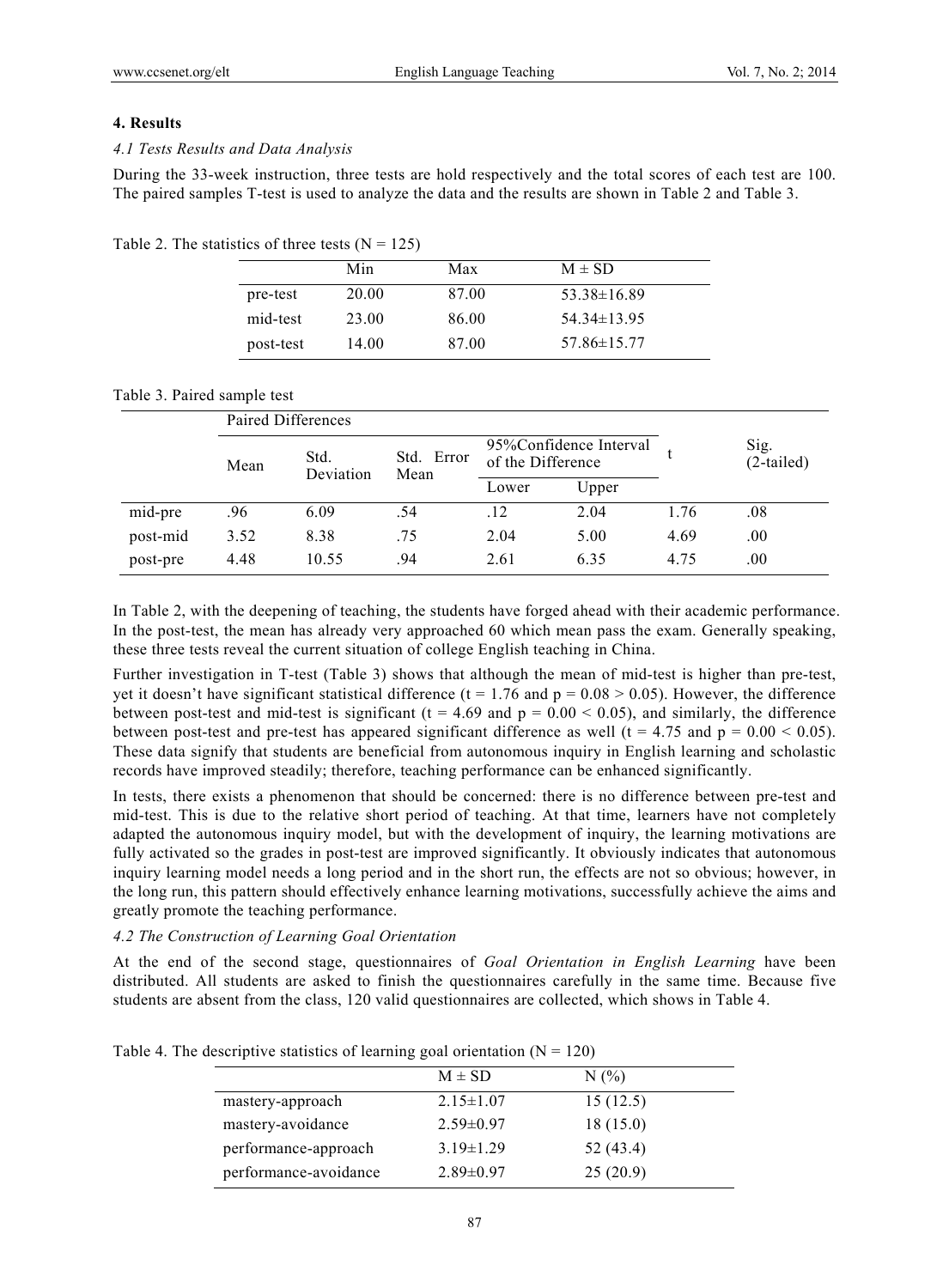According the statistical results, 43.4% of subjects belong to learners of performance-approach goal orientation, and 20.9% are performance-avoidance goal orientation; however, mastery-approach and mastery-avoidance learners are 12.5% and 15%. The data reveal that most students pay much attention to grades in their exams. In contrast to mastery goal orientation, they focus on the achievements and certifications rather than the improvement of English proficiency, so the aims of students who have performance goal orientation are to achieve and acquire standards or criteria that society has developed. To put it simply, it is the main motivation to autonomous inquiry learning and it is high related to English test-oriented education in China.

#### *4.3 Learning Goal Orientation and Teaching Performance*

In order to explore the relationship between learning goal orientations and teaching performance, the changes of scores of different learning goal orientations in pre-test and post-test are analyzed. The details are shown in Table 5.

|                                     | Paired Differences |                   |                    |                                             |       |      |                      |  |
|-------------------------------------|--------------------|-------------------|--------------------|---------------------------------------------|-------|------|----------------------|--|
|                                     | Mean               | Std.<br>Deviation | Std. Error<br>Mean | 95%Confidence Interval<br>of the Difference |       | t    | Sig.<br>$(2-tailed)$ |  |
|                                     |                    |                   |                    | Lower                                       | Upper |      |                      |  |
| mastery-approach<br>(post-per)      | 3.27               | 10.35             | 2.67               | 2.47                                        | 9.00  | 1.22 | .24                  |  |
| mastery-avoidance<br>(post-per)     | 5.11               | 10.82             | 2.55               | .27                                         | 10.5  | 2.00 | .06                  |  |
| performance-approach<br>(post-per)  | 4.19               | 9.55              | 1.32               | 1.53                                        | 6.85  | 3.16 | .00.                 |  |
| performance-avoidance<br>(post-per) | 4.96               | 11.76             | 2.35               | .11                                         | 9.81  | 2.11 | .04                  |  |

Table 5. Paired sample test of learning goal orientations

According to the data analysis, it is evident that the changes of scores of mastery-approach  $\&$ mastery-avoidance goal orientations are not significant ( $P = 0.24 \& 0.06 > 0.05$ ). On the contrary, in post-test and pre-test, the distinction of performance-approach & performance-avoidance exists statistical significance ( $p < 0.05$ ).

In autonomous inquiry learning model, the overall grades of learners do increase greatly, which prove that some active and positive factors exist in performance goal orientation and they can successfully activate learning motivations, fulfil inquiry tasks; therefore, in a certain period, they can affect teaching performance significantly. But at the same time, it must see that in performance goal orientations, aims of English learning are utilitarian and students view English learning as an approach to finish social tasks and to get social-granted licences. If the missions are accomplished, motivations for further study will lose accordingly. Therefore, teachers should fully utilize opening and diversity of autonomous inquiry model to put forward to scientific learning tasks and to intervene and supervise learning process from the physiological perspective so that test-oriented aims should be weakened and learners will gradually establish mastery goal orientation to focus on self-improving, understanding and learning foreign language.

#### **5. Conclusion**

The results indicate that as a learning model, which emphasize on learners' initiative, autonomous inquiry model can improve teaching performance significantly, but it needs a relative long period to motivate them to learning English actively, to stimulate their interest in exploring the foreign language, to cultivate the innovative spirit, to form good habits of autonomous learning and to acquire problem-solving and self-taught abilities that can last a lifetime. On the other hand, according to the data analysis, based on autonomous inquiry pattern, the majority of learners have performance-focused goal orientation; compared with mastery goal orientation, performance goal can improve achievements and promote learning efficiency, but this utilitarian orientation has limitation as well; therefore, reasonably adjusting the learning goal orientation is a vital issue that foreign language learners and teachers should be concerned.